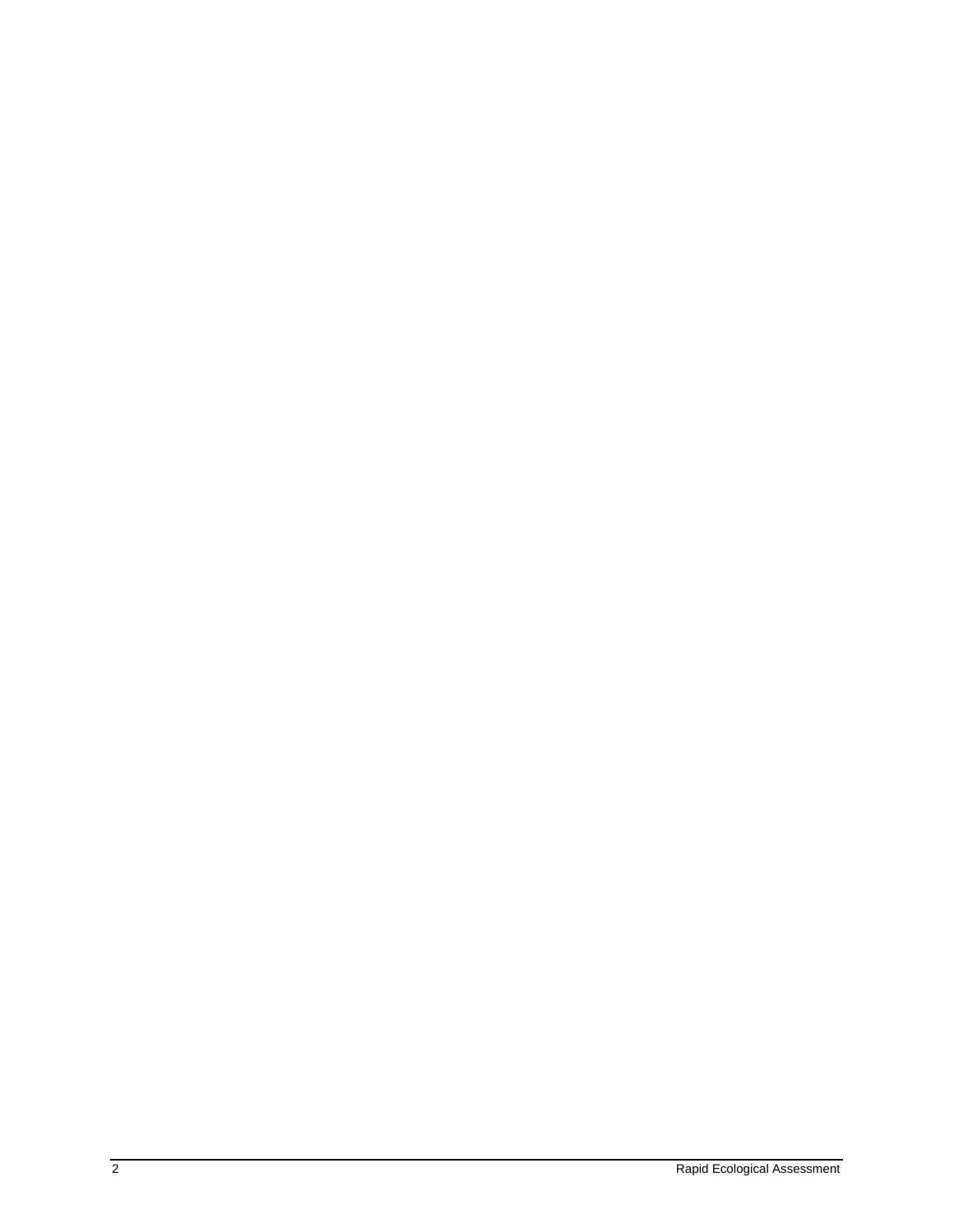### Acknowledgments

<span id="page-2-0"></span>We extend our appreciation to Benjamin Bergey, the Property Manager at Copper Falls State Park; Kate Fitzgerald; Jeff Prey; and Tom Watkins for their support and assistance throughout the project. Funding was provided by the Bureau of Parks and the Endangered Resources Fund.

### <span id="page-2-1"></span>Primary Authors: Christina Isenring and Rich Staffen

### <span id="page-2-2"></span>**Contributors**

- Craig Anderson botany, reviewing
- Julie Bleser data management
- Ryan Brady birds
- $\bullet$  Brian Collins birds
- $\bullet$  Eric Epstein community ecology, botany, birds, reviewing
- $\bullet$  Kim Gryeles reviewing
- Chuck Heikkinen birds
- Terrell Hyde zoology data processing
- Christina Isenring community ecology, data processing, inventory coordination
- Janeen Laatsch botany data processing
- Ryan Magana reviewing
- William A. Smith zoology
- Rich Staffen zoology data processing

Cover Photo by Craig Anderson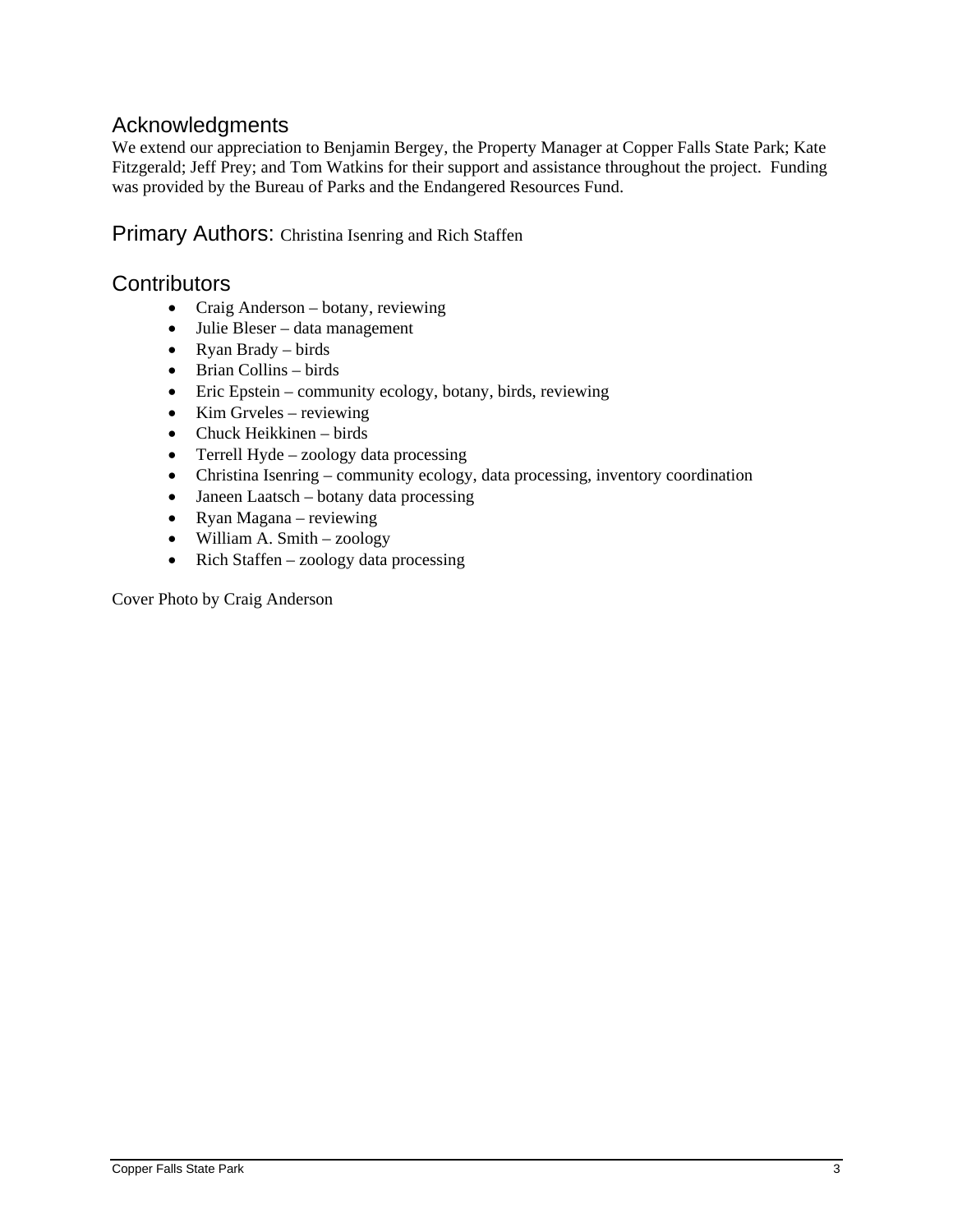## <span id="page-3-0"></span>**Table of Contents**

| Rare Species and High Quality Natural Communities of Copper Falls State ParkError! Bookmark not defined |  |
|---------------------------------------------------------------------------------------------------------|--|
| Management Considerations and Opportunities for Biodiversity Conservation for Copper Falls              |  |
|                                                                                                         |  |
|                                                                                                         |  |
|                                                                                                         |  |

## <span id="page-3-1"></span>Appendices

- A. Natural Heritage Inventory Methods Overview
- B. Species of Greatest Conservation Need (SGCN) for Copper Falls State Park
- C. Global and State Element Rank Definitions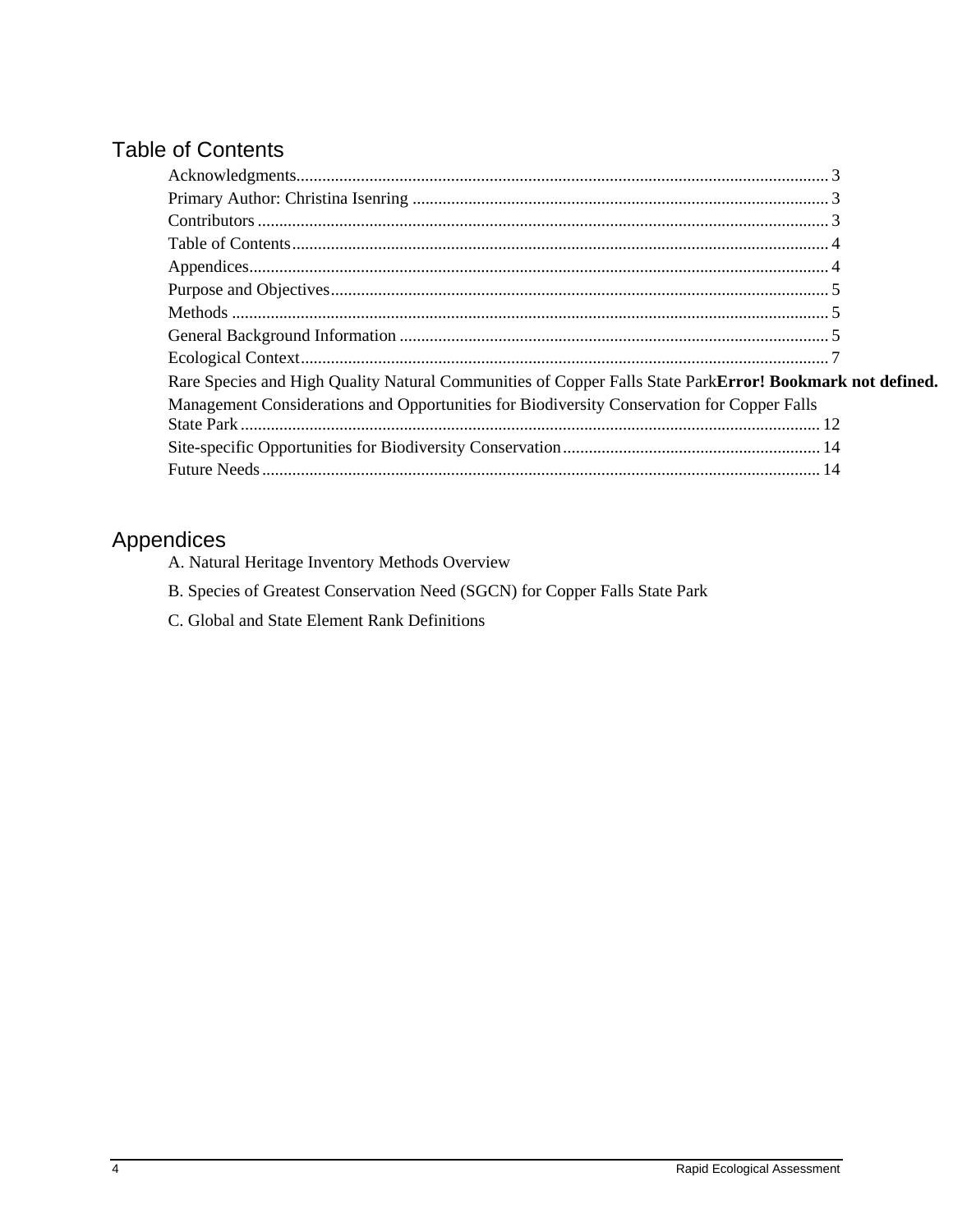### <span id="page-4-0"></span>Purpose and Objectives

This report is intended to be used in conjunction with other sources of information for developing a new master plan for Copper Falls State Park (CFSP). This assessment addresses issues specifically related to the conservation of biological diversity for this property.

The primary objectives of this project were to collect biological inventory information relevant to the development of a master plan for CFSP and to analyze, synthesize and interpret this information for use by the master planning team. This effort focused on assessing areas of potential habitat for rare species and identifying natural community management opportunities.

Survey efforts for CFSP were limited to a "rapid assessment" for 1) identifying and evaluating ecologically important areas 2) documenting rare species occurrences, and 3) documenting occurrences of high quality natural communities. This report can serve as the "Biotic Inventory" document used for master planning, although it is a scaled-down version in terms of both the time and effort expended when compared to similar projects conducted on much larger properties, such as State Forests. The information collected was the result of partial seasons of survey work during 2007 and 2008. There will undoubtedly be gaps in our knowledge of the biota of this property, especially for certain taxa groups; these groups have been identified by the DNR or others as representing either an opportunity or a need for future work.

### <span id="page-4-1"></span>**Methods**

The Wisconsin Natural Heritage Inventory (NHI) program resides in the Wisconsin DNR's Bureau of Endangered Resources and is part of an international network of NHI programs. The defining and unifying characteristic of this network is the use of a standard methodology for collecting, processing, and managing data on the occurrences of natural biological diversity. This network of data centers is currently coordinated by NatureServe, an international non-profit organization.

Natural Heritage Inventory programs focus on rare plant and animal species, natural communities, and other natural features, referred to as *elements* of biodiversity. Elements tracked by the Wisconsin NHI Program are listed on the Wisconsin NHI Working List. The Working List is the list of Endangered, Threatened, and Special Concern plants, animals, and all natural communities maintained by the Wisconsin DNR. This list changes over time as the populations of species change (both up and down) and as knowledge about species and natural community status and distribution increases. The most recent Working List for the State of Wisconsin is available through the WDNR Endangered Resources Program (www.dnr.state.wi.us/org/land/er/wlist/).

The Wisconsin NHI program uses a standard approach for biotic inventory work that supports master planning (Appendix A) that approach involves data collection and development, data analysis & interpretation, and information promulgation. Details of standardized NHI methodology can be found on the NatureServe Web site:*www.natureserve.org*.

Data for this report were compiled using existing NHI data as well as limited surveys conducted during the 2007 and 2008 field seasons.

### <span id="page-4-2"></span>General Background Information

Copper Falls State Park is located two miles northeast of the town of Mellen.in north central Ashland County. The park comprises ca. 3,342 acres and surrounds the Bad River. The Bad River, beginning at Caroline Lake, flows through CFSP where it drops 29 feet over basaltic lava into a steep gorge. The river then joins with the Tyler Forks branch of the Bad River to flow over basaltic lava in a series of falls and rapids totaling 70 feet (Schultz 1986).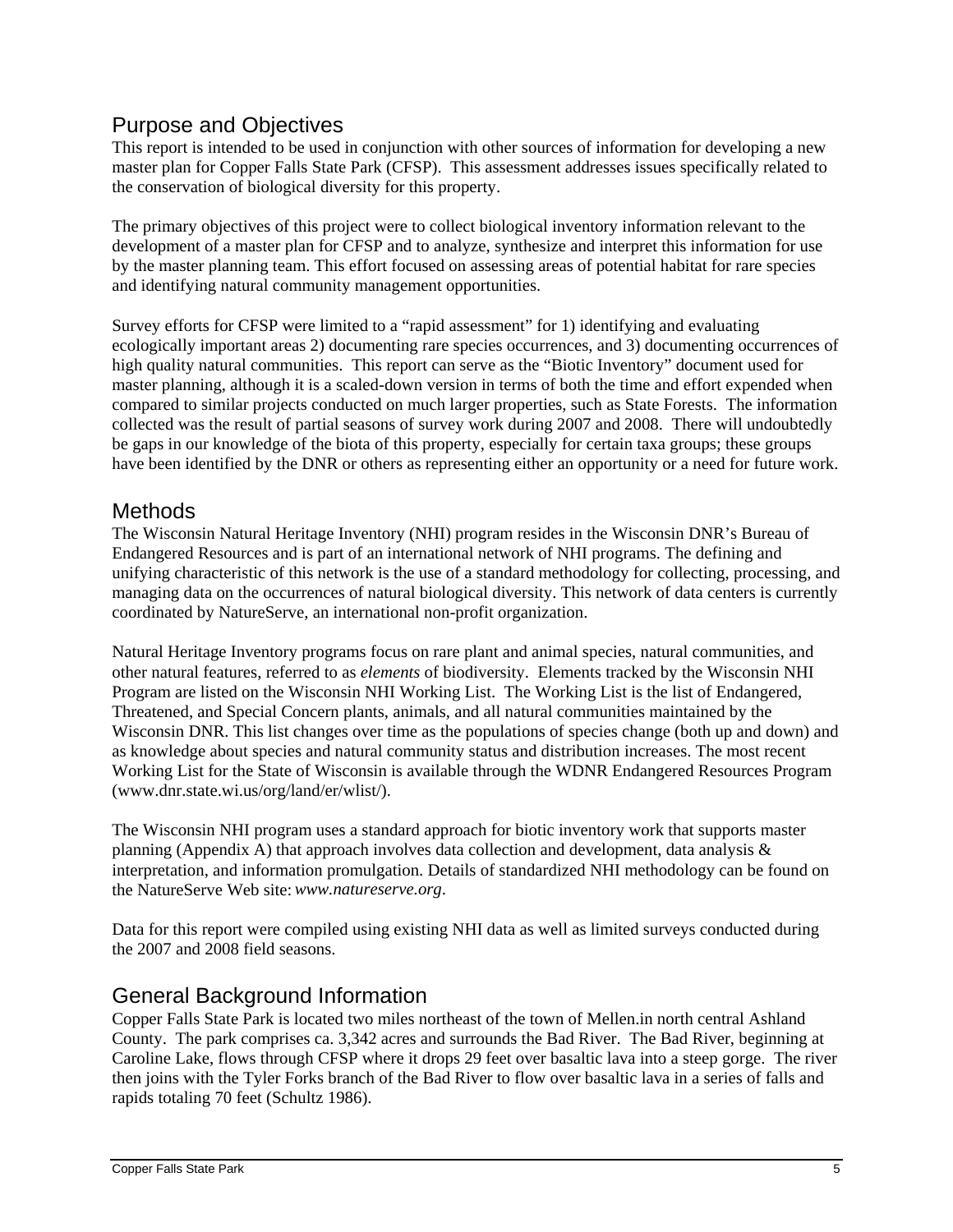#### **Previous efforts**

Past surveys and inventory efforts have highlighted the ecological importance of CFSP and the Bad River including the Land Legacy Report (WDNR 2006a) which was designed to identify Wisconsin's most important conservation and recreation needs for the next 50 years. The Bad River was assigned a score of four points on their five-point scale for conservation significance, meaning it possesses "excellent ecological qualities, is of adequate size to meet the needs of most of the critical components, and/or harbors natural communities or species of continental or Great Lakes regional significance." This category implies that restoration efforts would have a high likelihood of long-term success.

Copper Falls State Park and the Bad River were recognized by the Wisconsin Wildlife Action Plan (WDNR 2006b) as being within the globally significant Bad River Conservation Opportunity Area. Conservation Opportunity Areas are places in Wisconsin that contain ecological features, natural communities or Species of Greatest Conservation Need habitat for which Wisconsin has a unique responsibility for protecting when viewed from the global, continental, upper Midwest, or state perspective (WDNR 2006b).

The Nature Conservancy's *Superior Mixed Forest Ecoregion Plan* (2002) covers an area that encompasses much of northern Wisconsin, northern Minnesota, a small portion of Michigan's Upper Peninsula, and parts of southern Manitoba and southern Ontario. The plan resulted in a portfolio of terrestrial and aquatic "Conservation Areas" that represent viable natural community types, globally rare native species, and other selected features. Copper Falls State Park comprises a portion of the Chequamegon Bay Watershed Conservation Area, a 1,494,341 acre site that includes federal, state, tribal, industrial, local, and private ownerships. In addition, the Bad River is located within the Bad/White River and Kakagon Sloughs Aquatic Conservation Area.

The Bad River was designated an Exceptional Resource Water (ERW) (WDNR 2006c) by the Wisconsin DNR. Waters designated as an ERW are surface waters that provide outstanding recreational opportunities, support valuable fisheries, have unique hydrologic or geologic features, have unique environmental settings, and are not significantly impacted by human activities (2006c).

#### **Special Designations**

Copper Falls State Natural Area, located within CFSP, was designated in 2003 and comprises 665 acres. The State Natural Area features a mature Northern Dry-mesic forest along the shores of the Bad River and on low terraces of the river. Along the steep west shore is a Northern Mesic Forest of sugar maple and hemlock.

In addition to Copper Falls State Natural Area, 15 other State Natural Areas (SNAs) occur within Ashland County. The U.S. Forest Service owns 11 of the SNAs, The National Park Service owns two of the SNAs, and the WDNR jointly owns one SNA with the Nature Conservancy and one other SNA.

Other public lands in Ashland County include White River Wildlife Area, Devil's Creek Fishery Area, Hay Creek – Hoffman Lake Wildlife Area, the Flambeau River State Forest, Ashland County Forest, and the Chequamegon – Nicolet National Forest.

Directly to the north of CFSP is the Bad River Indian Reservation. The Bad River Indian Reservation comprises over 125,000 acres of forests, rivers, and lakes. The land is managed for the harvesting of fish and game species, timber, wild plants, and other non-timber forest products.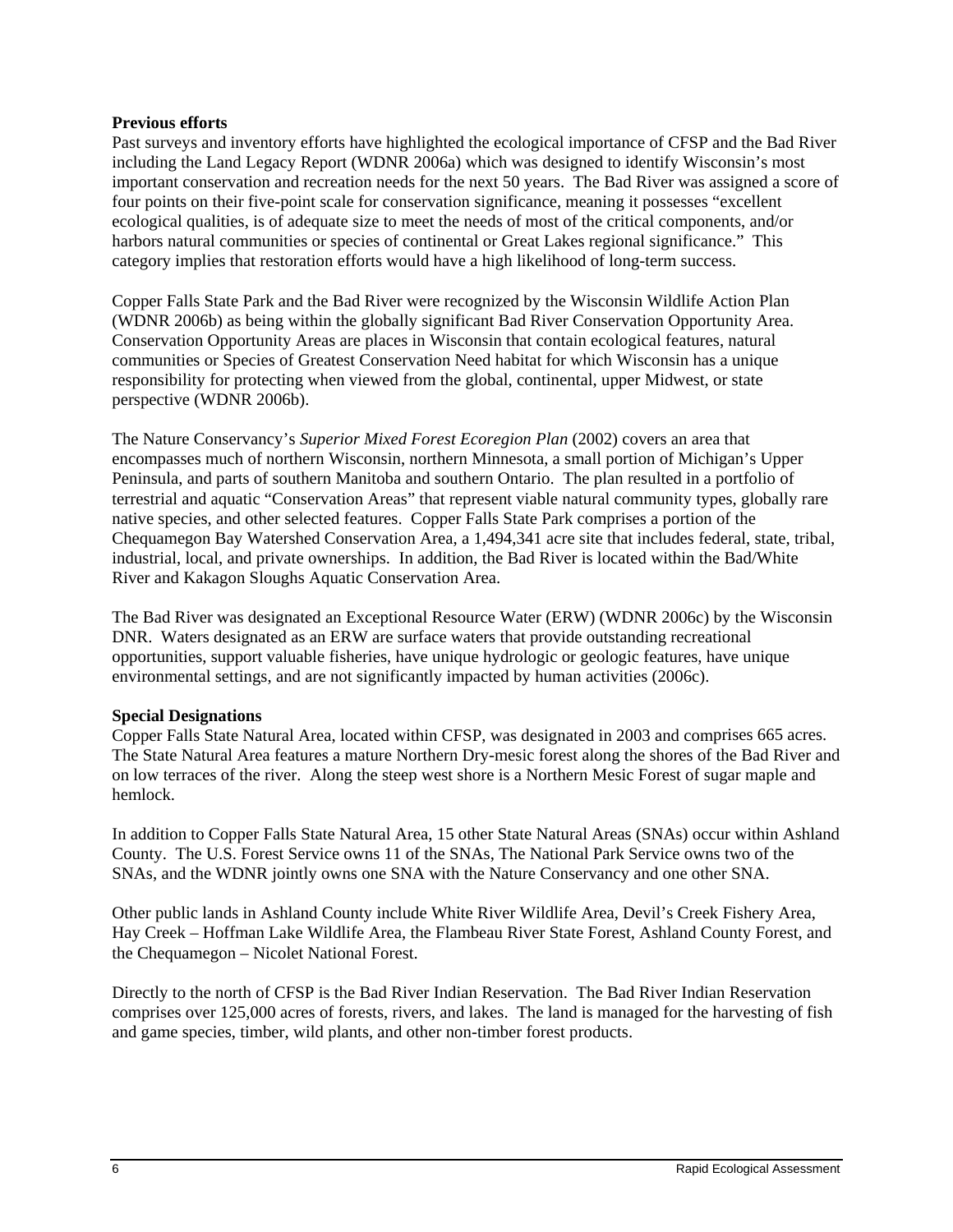### <span id="page-6-0"></span>Ecological Context

Copper Falls State Park is located on the Bad River Fault (Schultz 1986), the boundary between the Superior Coastal Plain and the North Central Forest Ecological Landscapes (Figure 1) (WDNR 2005). The land to the north, within the Superior Coastal Plain Ecological Landscape, is characterized by old fields, outside of the Bad River Indian Reservation, and second growth aspen and birch dominated forests within the Reservation. To the south, within the North Central Forest Ecological Landscape, the landscape is dominated by second-growth northern hardwood forests and forested and non-forested wetlands (Figure 2).





Ecological Landscapes of Wisconsin. The red star shows the approximate location of Copper Falls State Park.

**Figure 2** Landscover for Copper Falls State Park from the Wisconsin DNR WISCLAND GIS coverage (WDNR 1993)

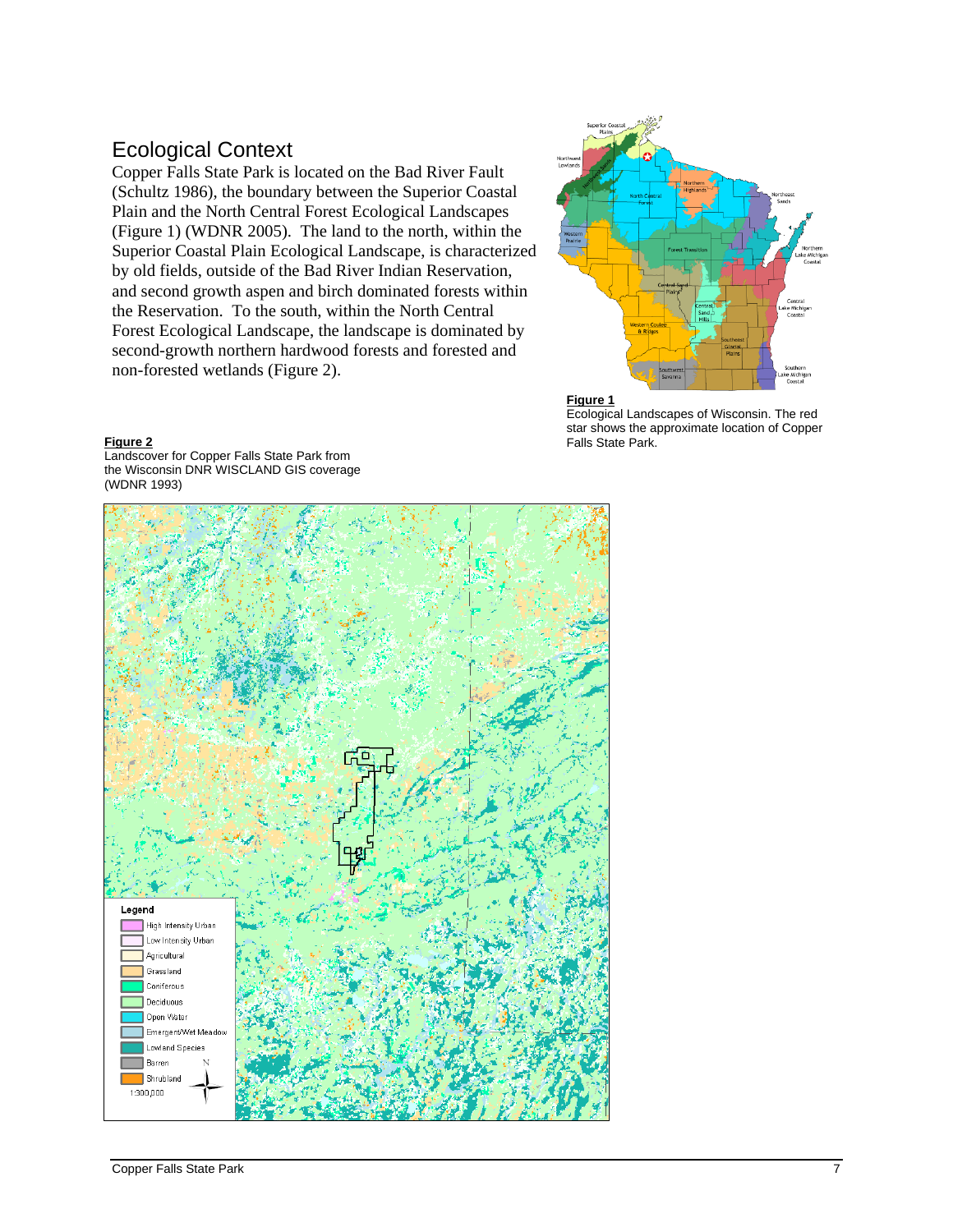Copper Falls State Park encompasses parts of three Landtype Associations (LTA) (WDNR 2005). Figure 3 shows the distribution of LTAs on CFSP.

Located within the Superior Coastal Plain Ecological Landscape:

 212Jb01 (Penokee/Gogebic Iron Range). The characteristic landform pattern is hilly bedrockcontrolled moraine. Soils are predominantly well drained sandy loam over acid sandy loam till or igneous/metamorphic bedrock.

Located within the North Central Forest Ecological Landscape:

- 212Ya03 (Ashland Lake-Modified Till Plain). The characteristic landform pattern is undulating modified lacustrine moraine with deep v-shaped ravines. Soils are predominantly somewhat poorly drained clay over calcareous clay till or loamy lacustrine.
- 212Jb05 (Gurney/Ontonagon Spillway). The characteristic landform pattern is undulating outwash and lake plain with old beaches and dunes common. Soils are predominantly excessively drained loamy sand over outwash or loamy lacustrine.



**Landtype Associations for the area comprising Copper Falls State Park.**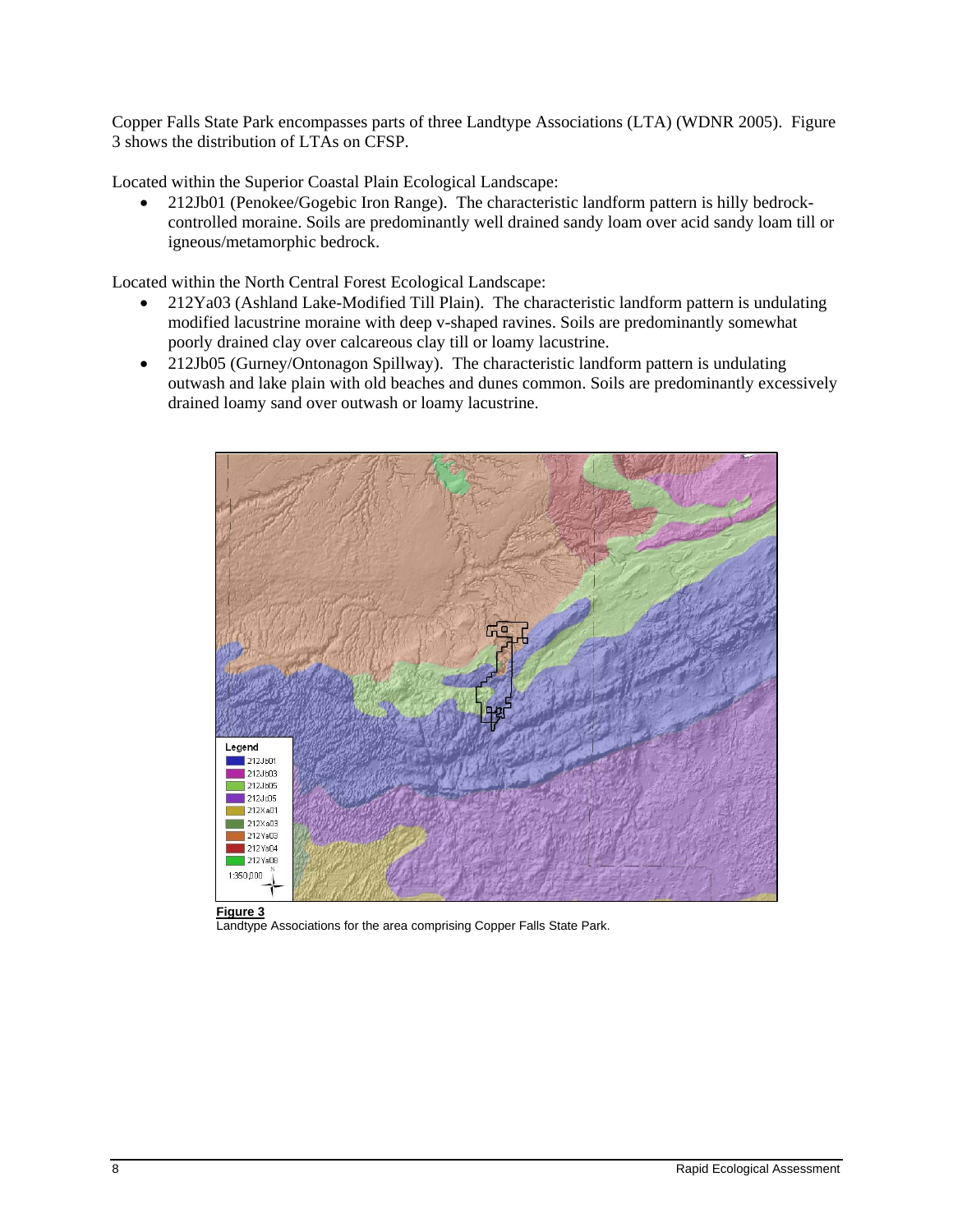Data from the original Public Land Surveys are often used to infer vegetation cover types for Wisconsin prior to widewpread European Settlement. Public Land Surveys for the area comprising CFSP were conducted between 1861 and 1865. Finley's (1976) Original Vegetation Map described the area that now comprises CFSP as dominated by Northern Mesic Forest (hemlock, sugar maple, yellow birch, and red and white pine) (Figure 4). The northern part of CFSP begins a transition to Boreal Forest dominated by white spruce, balsam fir, tamarack, white cedar, white birch, and aspen and Northern Dry-mesic Forest dominated by red and white pines.



#### **Figure 4**

Pre-European Settlement Vegetation for Copper Falls State Park. Data are from Finley (1976).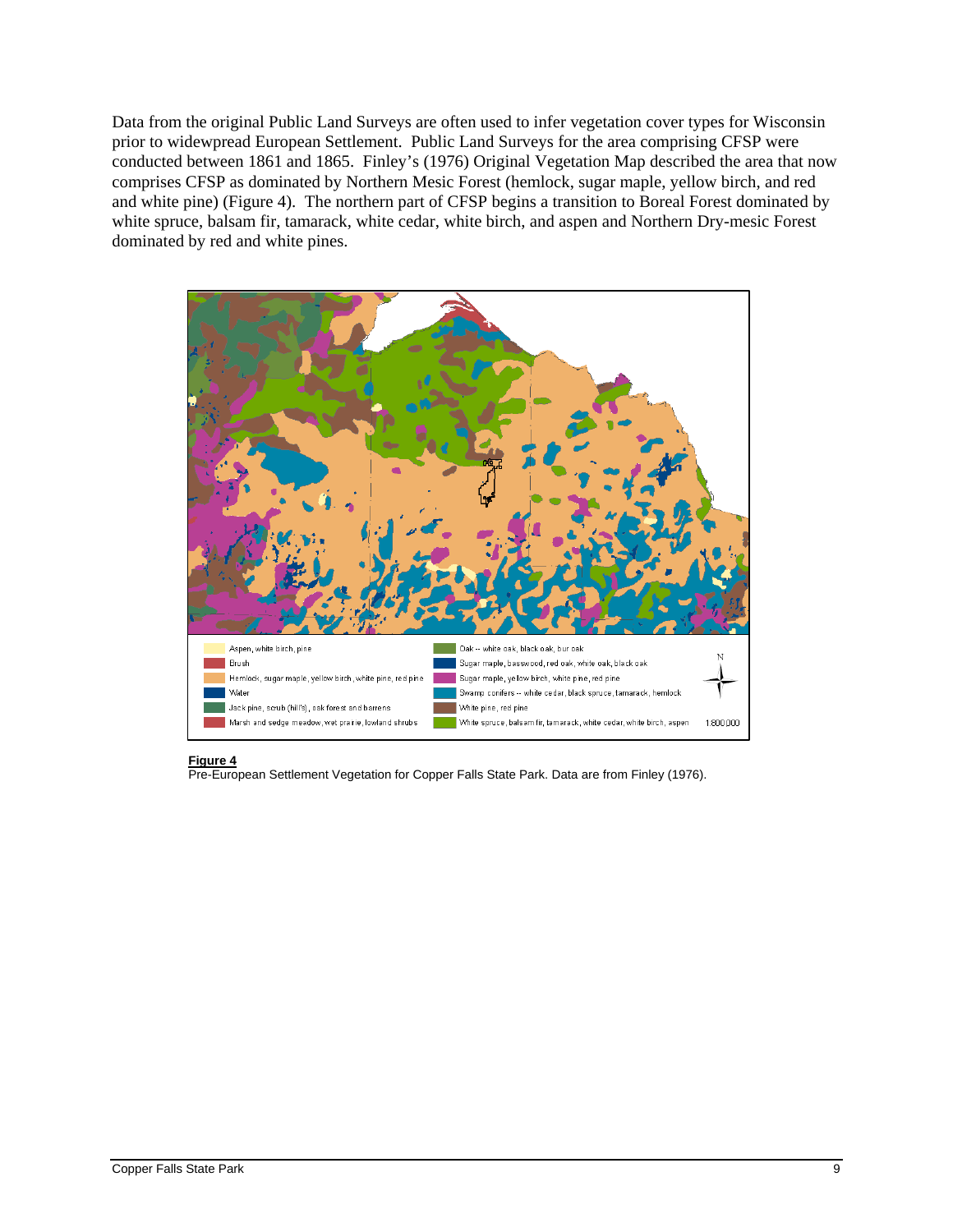The Wisconsin Wildlife Action Plan (WDNR 2006b) and the Ecological Landscapes of Wisconsin Handbook (WDNR 2005) identifies the best landscapes in the state for sustaining various natural communities and includes a table with opportunity ranks for each Ecological Landscape / Natural Community combination. There are 25 natural communities for which there are "Major" or "Important" opportunities in the North Central Forest Ecological Landscape; of these, the following eight natural communities are present on the CFSP:

- Boreal Forest\*
- Ephemeral Pond
- Northern Dry-mesic Forest
- Northern Hardwood Swamp\*
- Northern Mesic Forest
- Northern Sedge Meadow\*
- Northern Wet Forest\*
- Warmwater river\*

There are 30 natural communities for which there are "Major" or "Important" opportunities in the Superior Coastal Plain Ecological Landscape; of these, the following seven natural communities are present on the CFSP:

- Boreal Forest\*
- Ephemeral Pond
- Northern Dry-mesic Forest
- Northern Hardwood Swamp\*
- Northern Mesic Forest
- Northern Sedge Meadow\*
- Warmwater river\*

\*Natural communities for which element occurrences will not be mapped into the NHI Database due to not meeting standard mapping methodology (too small, too degraded, etc), but for which habitat on the property exists.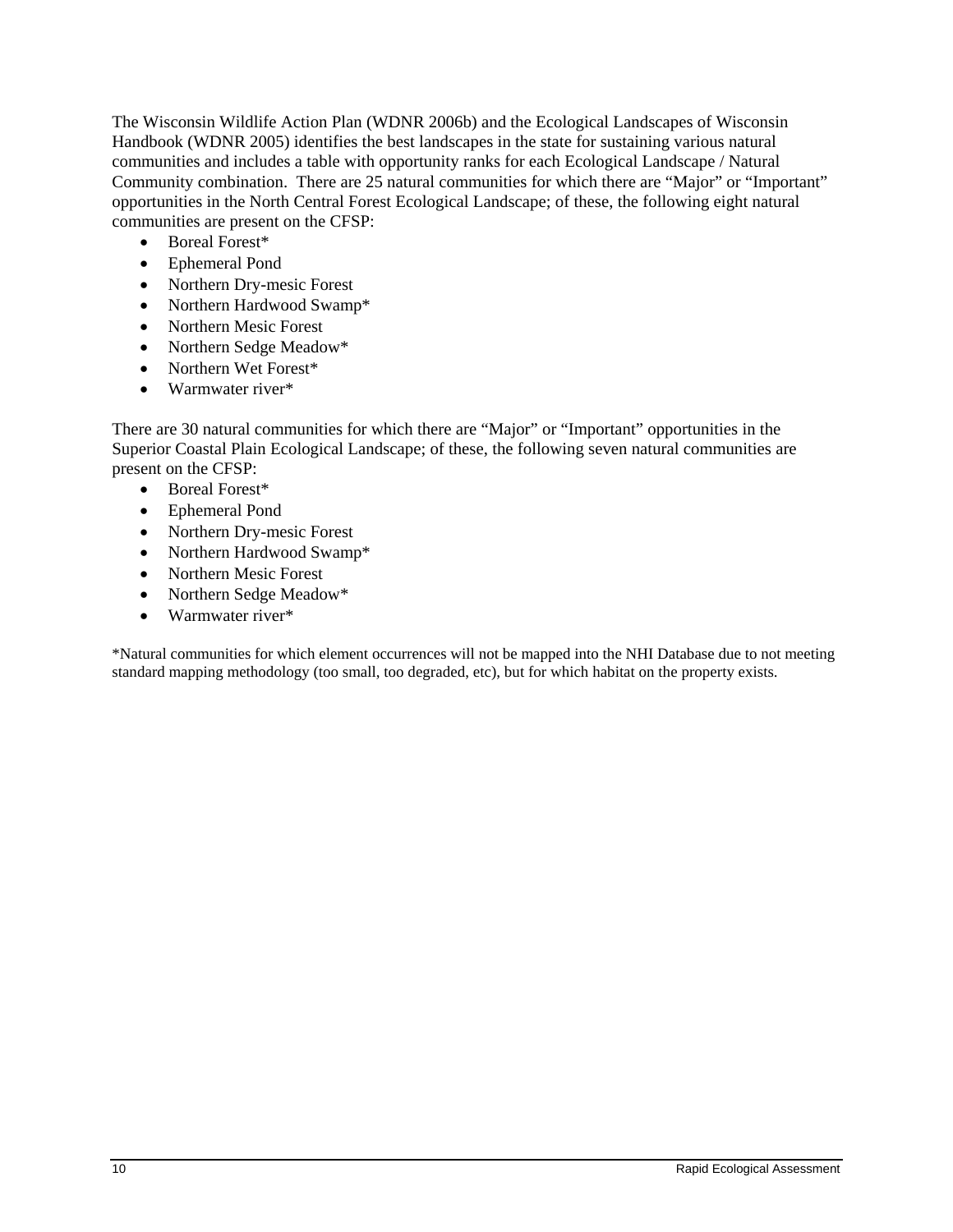#### **Current Vegetation**

The current vegetation for CFSP is diverse and highly dependent on topography. Along the Bad River's course it travels through steep clay banks and sand bluffs that support Boreal Forest, Northern Dry-mesic Forest, hemlock-white cedar forest, and spring seeps. A series of low terraces between the sharp meanders of the river have unique stands of lowland mesic forest dominated by sugar maple and basswood over a dense layer of ostrich fern as well as Northern Dry-mesic Forests of white and red pine with sugar maple, red maple, and big-tooth aspen as canopy associates. Northern Mesic Forests (northern hardwoods), varying in size and age class, are dominated by sugar maple, basswood, and white ash, with hemlock and yellow birch as canopy associates and characterize the majority of the upland habitat away from the Bad River corridor. Figure 5 highlights the dominance of the northern hardwood cover type at CFSP.

Ephemeral Ponds are scattered in depressions within the mesic forests. Other wetlands include areas dominated by sedge meadow vegetation, some with standing dead white cedar and black ash; forested wetlands dominated by black ash with white cedar, yellow birch, and hemlock as canopy associates, and Poor Fens dominated by leather-leaf and few-seeded sedge. South of Loon Lake is a unique wetland for the park, a small peatland with a closed-canopy Black Spruce Swamp dominated by black spruce and tamarack and an open Poor Fen characterized by few-seeded sedge over sphagnum moss. Murphy Lake, a small drainage lake has a receding shoreline with sedges and blue-joint grass.



**Figure 5**

Forested cover types for Copper Falls State Park. Data are from the Division of Forestry WISCFIRS (Wisconsin Forest Inventory & Reporting System) "Property Cover Type Acreage" report, downloaded August 27, 2008. Data are for acres of forest cover type within the property.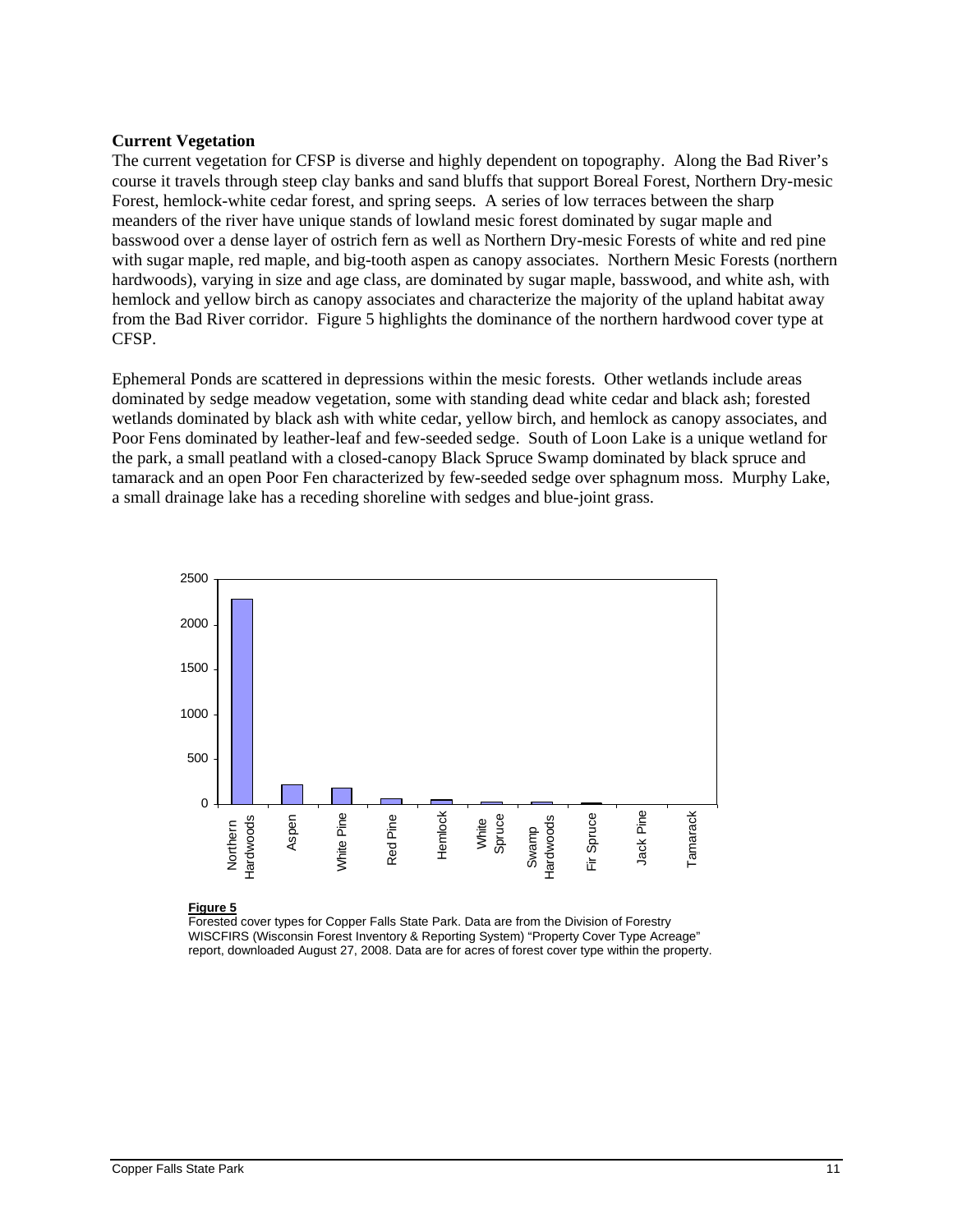### <span id="page-11-0"></span>Management Considerations and Opportunities for Biodiversity Conservation for Copper Falls State Park

#### **Breeding Bird Diversity**

An impressive assemblage of rare breeding birds (11 NHI working list and SGCN species) is present throughout Copper Falls State Park where the intact, contiguous, mature northern hardwood and mixed coniferous/hardwood forest in the park and surrounding landscape provides excellent habitat for many uncommon area-sensitive species (Collins 2008). Limiting fragmentation associated with, but not limited to, clear-cutting, road building, or utility and pipeline development is important to the continued viability of these large blocks of forest and their associated bird species (WDNR 2006b). Maintaining vertical structural diversity within intact forest stands is important for conservative species that require a dense shrub layer for nesting (WDNR 2006b). Deer browse could pose a potential issue for these bird species if it results in the loss of a suitable shrub component (WDNR 2006b). Protecting the diversity of natural community types on the property is also vital to the preservation of its rich birdlife (64 species from breeding bird surveys). In addition, preserving the mature, closed canopy mixed forests with vernal pools and wetlands are very important to forest raptors.

#### **Ephemeral Ponds**

Ephemeral Ponds are an important component of the biodiversity of CFSP. The North Central Forest Ecological Landscape is Wisconsin's most important Landscape for Ephemeral Ponds, which are key breeding areas for invertebrates and amphibians, support foraging birds and mammals, and may provide habitat for unusual assemblages of vascular and non-vascular plants (WDNR 2005). Ephemeral Ponds can remain as high quality habitat for numerous species if they remain embedded within forested habitats and if efforts are made to minimize or prevent negative impacts to hydrology by limiting road, ditch, or dike construction. The timing of management activities around ephemeral ponds can be critical. Ephemeral ponds can be difficult to identify in winter when tree marking often occurs, so additional provisions made to protect these areas during harvest activities can be important.

#### **Forested Connections**

Connecting large forested blocks to one another and to forests in other Ecological Landscapes is an important management opportunity for forests in the North Central Forest Ecological Landscape (WDNR 2005). Copper Falls State Park provides an important forested connection between the upland bedrockinfluenced forests of the Penokee Range and clay-influenced forests and wetlands of the Superior Coastal Plain Ecological Landscape including the Bad River Reservation. The property also provides opportunities for old-growth management adjacent to the Bad River and embedded within a surrounding matrix of younger age-class forest. This diversity of forest types and age classes will provide habitat for a broad range of both plant and animal species.

#### **Bad River Corridor**

The Bad River is the longest and the main drainage stream for Ashland County (Sather and Threinen 1966). The river originates in Caroline Lake in the North Central Forest Ecological Landscape, and then flows north into Lake Superior through the Superior Coastal Plain Ecological Landscape. Within CFSP, the Bad River travels through steep clay banks and sand bluffs that support Boreal Forest, Northern Drymesic Forest, hemlock-white cedar forest, and spring seeps. A series of low terraces between the sharp meanders of the river have unique stands of mesic forest dominated by sugar maple and basswood over a dense layer of ostrich fern. The forested corridor of the river may also provide an important north-south corridor for migrating birds.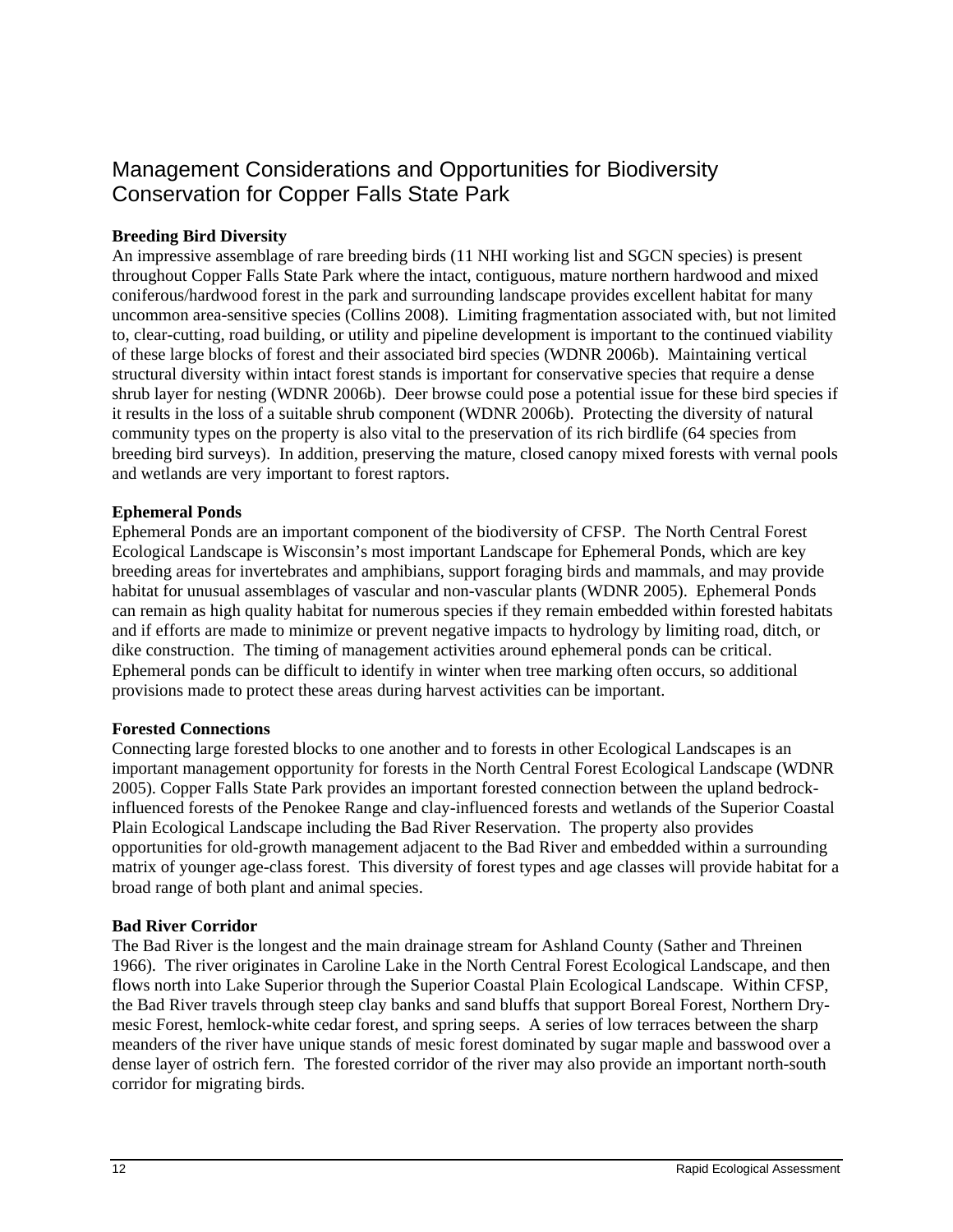#### **Wisconsin Wildlife Action Plan**

All of the vertebrate SGCN known from CFSP along with the natural communities they inhabit represent Ecological Priorities for both the North Central Forest and the Superior Coastal Plain Ecological Landscape Ecological Landscape (WDNR 2006b). Appendix B contains a matrix with the vertebrate SGCN and associated natural communities for the landscapes. Note that these Ecological Priorities include all of the natural communities that we have determined to provide the best opportunities for management on CFSP from an ecological / biodiversity perspective.

Several Ecological Priorities from the Wisconsin Wildlife Action Plan (WDNR 2006b) are present on CFSP. These priorities were developed using three primary sources of information: 1) the Ecological Opportunities previously described, 2) the degree of association that a given SGCN has for a given natural community,



Graphic illustrating the process used for identifying Ecological Priorities in the Wisconsin Wildlife Action Plan.

and 3) the probability that a given SGCN occurs in a given Ecological Landscape (see *dnr.wi.gov/org/land/er/wwap/explore/tool.asp* for more information) (Figure 5). These priorities highlight both the ecologically important natural communities and vertebrate animal species for a given landscape, along with their relationships to each other.

#### **Invasive Plants**

Invasive plants don't appear to be well-established within CFSP, although many are present and adjacent properties are known to contain infestations as well. A program of inventory and control should be employed annually to detect and eradicate new populations in likely areas of establishment, such as highuse recreation areas and the Bad River corridor. Invasive plants currently known from the park include: garlic mustard, Japanese barberry, Tatarian honeysuckle, common buckthorn, crown vetch, bird's-foot trefoil, bouncing bet, spotted knapweed, common tansy, white sweet-clover, Deptford pink, European bellflower, and common burdock.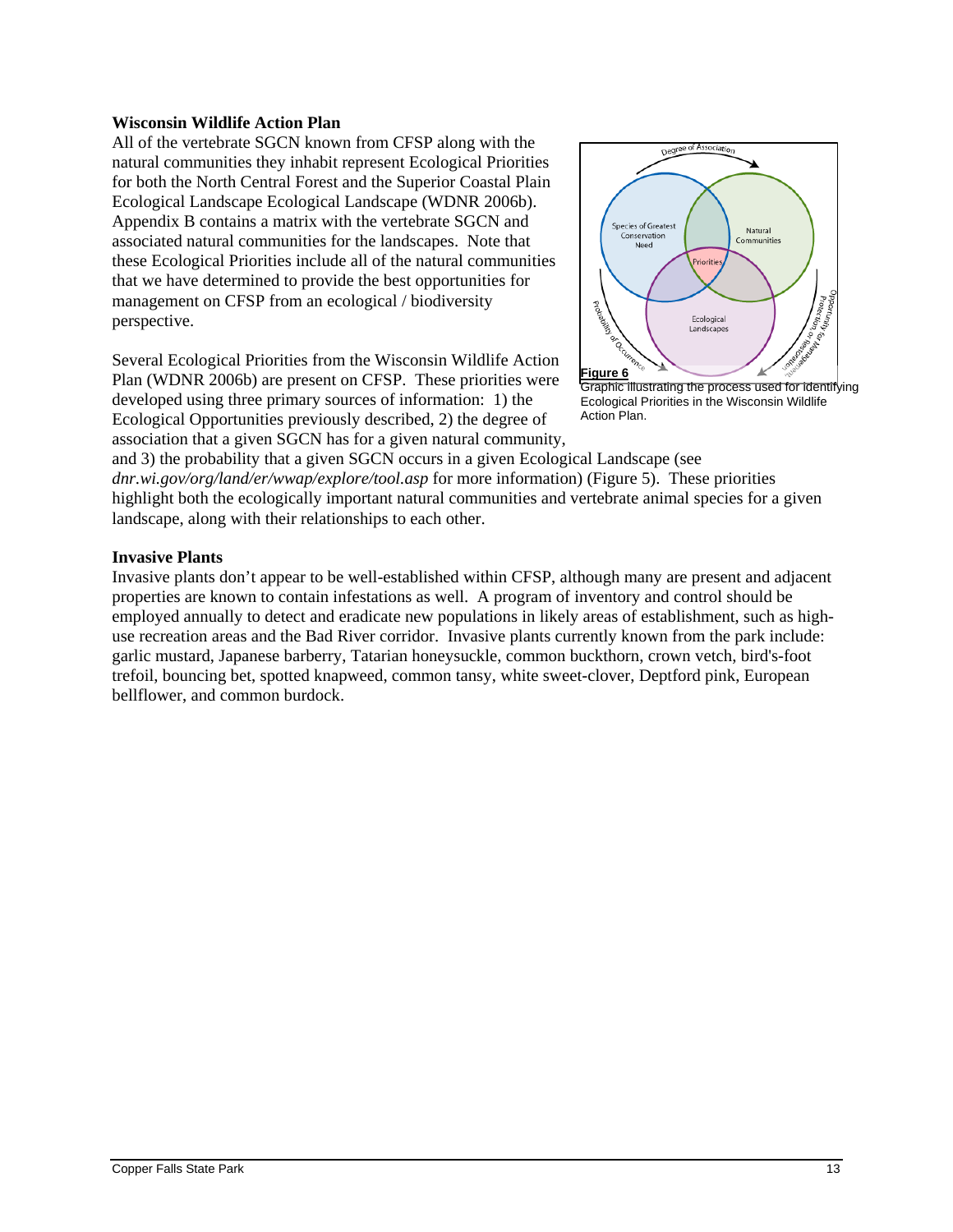## <span id="page-13-0"></span>Site-specific Opportunities for Biodiversity Conservation

Two Primary Sites were delineated because they generally encompass the best examples of 1) both rare and representative natural communities and 2) rare species populations that have been documented to date within CFSP. These sites warrant high protection and/or restoration consideration during the development of the new property master plan. This report is meant to be considered along with other information when identifying opportunities for various management designations during the master planning process.

### <span id="page-13-1"></span>Future Needs

This project was designed to provide a rapid assessment of the biodiversity values for CFSP. Although the report should be considered adequate for master planning purposes, additional efforts could help to inform future adaptive management efforts, along with providing useful information regarding the natural communities and rare species contained in CFSP.

- Continued invasives monitoring and control will be critical for CFSP. State parks and many other public lands throughout Wisconsin are facing major management problems because of serious infestations of highly invasive species such as garlic mustard, Eurasian buckthorns, and Eurasian honeysuckles. Some of these species are easily dispersed by humans and vehicles; others are spread by birds, mammals, insects, water, or wind.
- More survey work needs to be done on the mesic floodplain terraces that occur on the Bad River. This type is rare in Wisconsin and appears to be restricted to rivers that drain into Lake Superior.
- Monitoring of Black-throated Blue Warblers is needed because of this species limited range in Wisconsin and sensitivity to forest management practices.
- Monitoring of the gray wolf den site should be done in April as breeding adults are known to move den locations over time. The den site should be field checked to verify activity within 2 years of last known activity and results should be reported to the wolf biologist & Natural Heritage Inventory.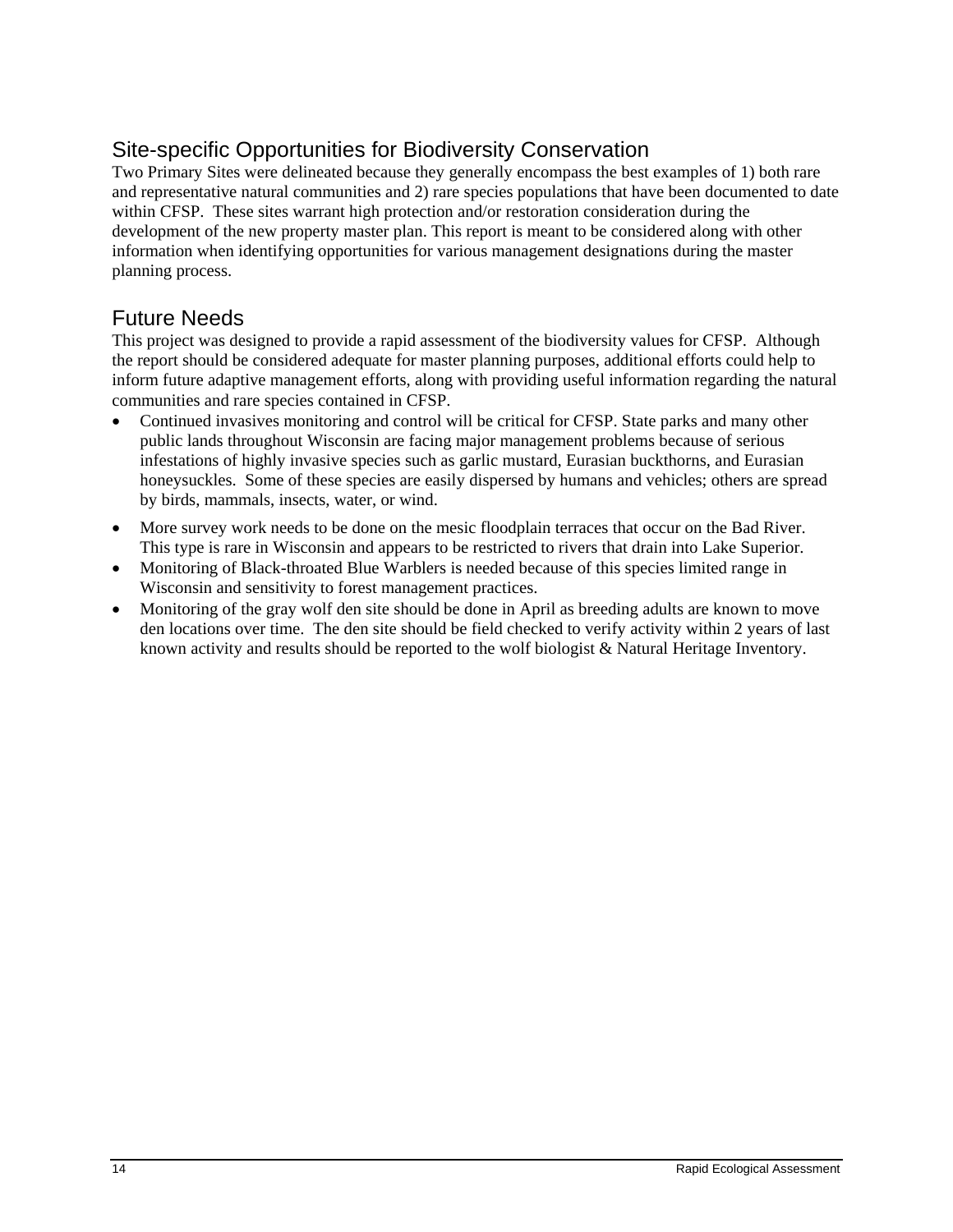### **Glossary**

**Area Sensitive –** species that respond negatively to decreasing habitat patch size. Area-sensitive species exhibit an increase in either population density or probability of occurrence with increasing size of a habitat patch.

**Conservative species** – A subset of species that can be shown to be largely restricted, in distribution, to intact natural community remnants. These species serve to distinguish intact natural areas from developed landscapes, and comprise a large portion of the imperiled biodiversity.

**Ecological Landscape** - landscape units developed by the WDNR to provide an ecological framework to support natural resource management decisions. The boundaries of Wisconsin's sixteen Ecological Landscapes correspond to ecoregional boundaries from the National Hierarchical Framework of Ecological Units, but sometimes combine subsections to produce a more manageable number of units.

**element occurrence** - an Element Occurrence (EO) is an area of land and/or water in which a rare species or natural community is, or was, present. An EO should have practical conservation value for the Element as evidenced by potential continued (or historic) presence and/or regular recurrence at a given location. For species, the EO often corresponds with the local population, but when appropriate may be a portion of a population (e.g., a single nest territory or long distance dispersers) or a group of nearby populations (e.g., metapopulation). For communities, the EO may represent a stand or patch of a natural community or a cluster of stands or patches of a natural community. Because they are defined on the basis of biological information, EOs may cross jurisdictional boundaries (modified from http://whiteoak.natureserve.org/eodraft/index.htm)

**Landtype Association (LTA)** - a level in the National Hierarchical Framework of Ecological Units (see next entry) representing an area of 10,000 – 300,000 acres. Similarities of landform, soil, and vegetation are the key factors in delineating LTAs.

**natural community** – an assemblage of plants and animals, in a particular place at a particular time, interacting with one another, the abiotic environment around them, and subject to primarily natural disturbance regimes. Those assemblages that are repeated across a landscape in an observable pattern constitute a community type. No two assemblages, however, are exactly alike.

**natural community occurrence** - a place on the landscape that supports an example of a natural community that has been surveyed and evaluated by ecologists using standard NHI methodology and meets minimum criteria for condition, context, and size.

**"rare" natural community** - in this context the modifier can refer either to the relative scarcity of the community type itself, to the scarcity of a particular developmental stage, or to a specific attribute of the community occurrence.

**representative** - native plant species that would be expected to occur in native plant communities influenced primarily by natural disturbance regimes in a given landscape - e.g., see Curtis (1959).

**SGCN (or "Species of Greatest Conservation Need")** – native wildlife species with low or declining populations that are most at risk of no longer being a viable part of Wisconsin's fauna (from the "Wisconsin Wildlife Action Plan," WDNR 2006b).

**univoltine** – species that have one brood per year.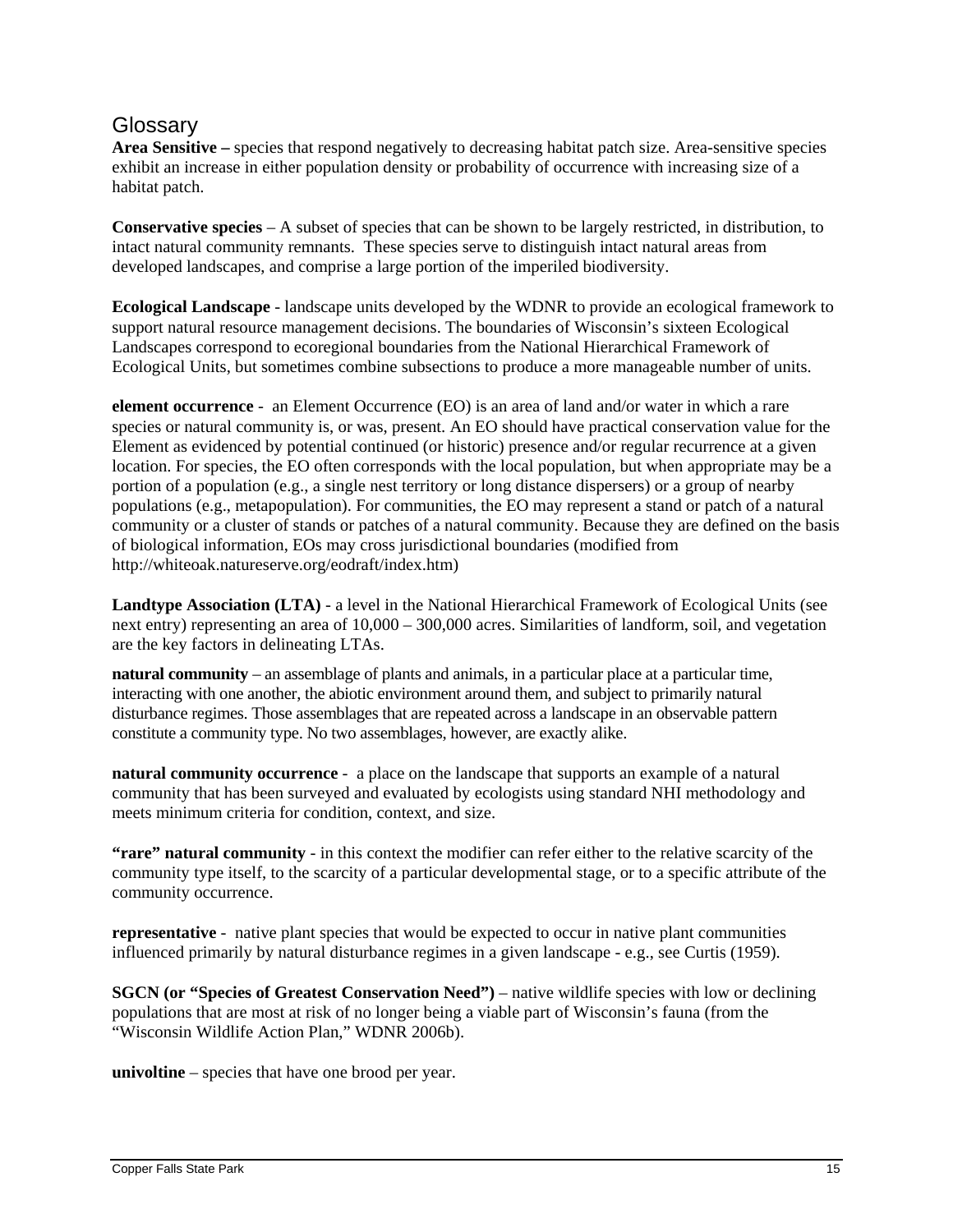## Species List

The following is a list of species referred to by common name in the report text.

| <b>Plants</b>                      |                           |  |
|------------------------------------|---------------------------|--|
| American starflower                | Trientalis borealis       |  |
| aspen                              | Populus sp                |  |
| balsam fir                         | Abies balsamea            |  |
| basswood                           | Tilia americana           |  |
| big-tooth aspen                    | Populus grandidentata     |  |
| bird's-foot trefoil                | Lotus corniculata         |  |
| black ash                          | Fraxinus nigra            |  |
| black spruce                       | Picea mariana             |  |
| blue-joint grass                   | Calamagrostis canadensis  |  |
| bouncing bet                       | Saponaria officinalis     |  |
| broad-leaved toothwort             | Cardamine diphylla        |  |
| bunchberry                         | Cornus canadensis         |  |
| Canada yew                         | Taxus canadensis          |  |
| cinnamon fern                      | Osmunda cinnamomea        |  |
| common buckthorn                   | Rhamnus cathartica        |  |
| common burdock                     | Arctium minus             |  |
| common tansy                       | Tanacetum vulgare         |  |
| crown vetch                        | Coronilla varia           |  |
| Deptford pink                      | Dianthus armeria          |  |
| Dutchman's breeches                | Dicentra cucullaria       |  |
| European bellflower                | Campanula rapunculoides   |  |
| few-seeded sedge                   | Carex oligosperma         |  |
| garlic mustard                     | Alliaria petiolata        |  |
| hairy Solomon's-seal               | Polygonatum pubescens     |  |
| hemlock                            | Tsuga canadensis          |  |
| intermediate wood fern             | Dryopteris intermedia     |  |
| Japanese barberry                  | Berberis thunbergii       |  |
| lady fern<br>Athyrium filix-femina |                           |  |
| large-leaved aster                 | Aster macrophyllus        |  |
| leather-leaf                       | Chamaedaphne calyculata   |  |
| ostrich fern                       | Matteuccia struthiopteris |  |
| red pine                           | Pinus resinosa            |  |
| sedges                             | Carex sp                  |  |
| shining club-moss                  | Huperzia lucidula         |  |
| spotted knapweed                   | Centaurea biebersteinii   |  |
| sugar maple                        | Acer saccharum            |  |
| tamarack                           | Larix laricina            |  |
| Tatarian honeysuckle               | Lonicera tatarica         |  |
| three-leaved gold-thread           | Coptis trifolia           |  |
| Torrey's bulrush                   | Scirpus torreyi           |  |
| trembling aspen                    | Populus tremuloides       |  |
| white ash                          | Fraxinus americana        |  |
| white birch                        | Betula papyrifera         |  |
| white cedar                        | Thuja occidentalis        |  |
| white pine                         | Pinus strobus             |  |
| white spruce                       | Picea glauca              |  |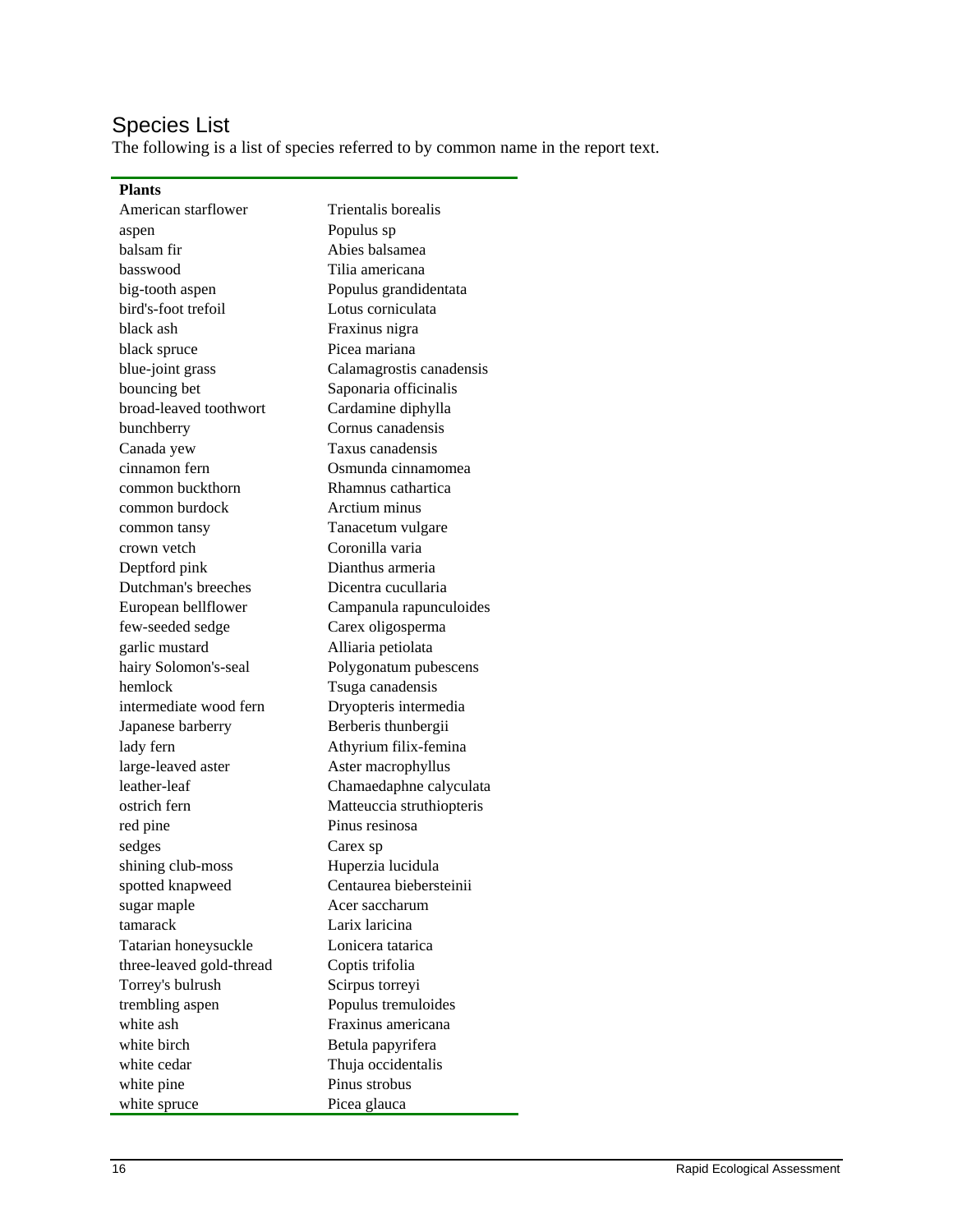| white sweet-clover | Melilotus alba         |
|--------------------|------------------------|
| white trout-lily   | Erythronium albidum    |
| wild leek          | Allium tricoccum       |
| yellow birch       | Betula alleghaniensis  |
| yellow trout-lily  | Erythronium americanum |